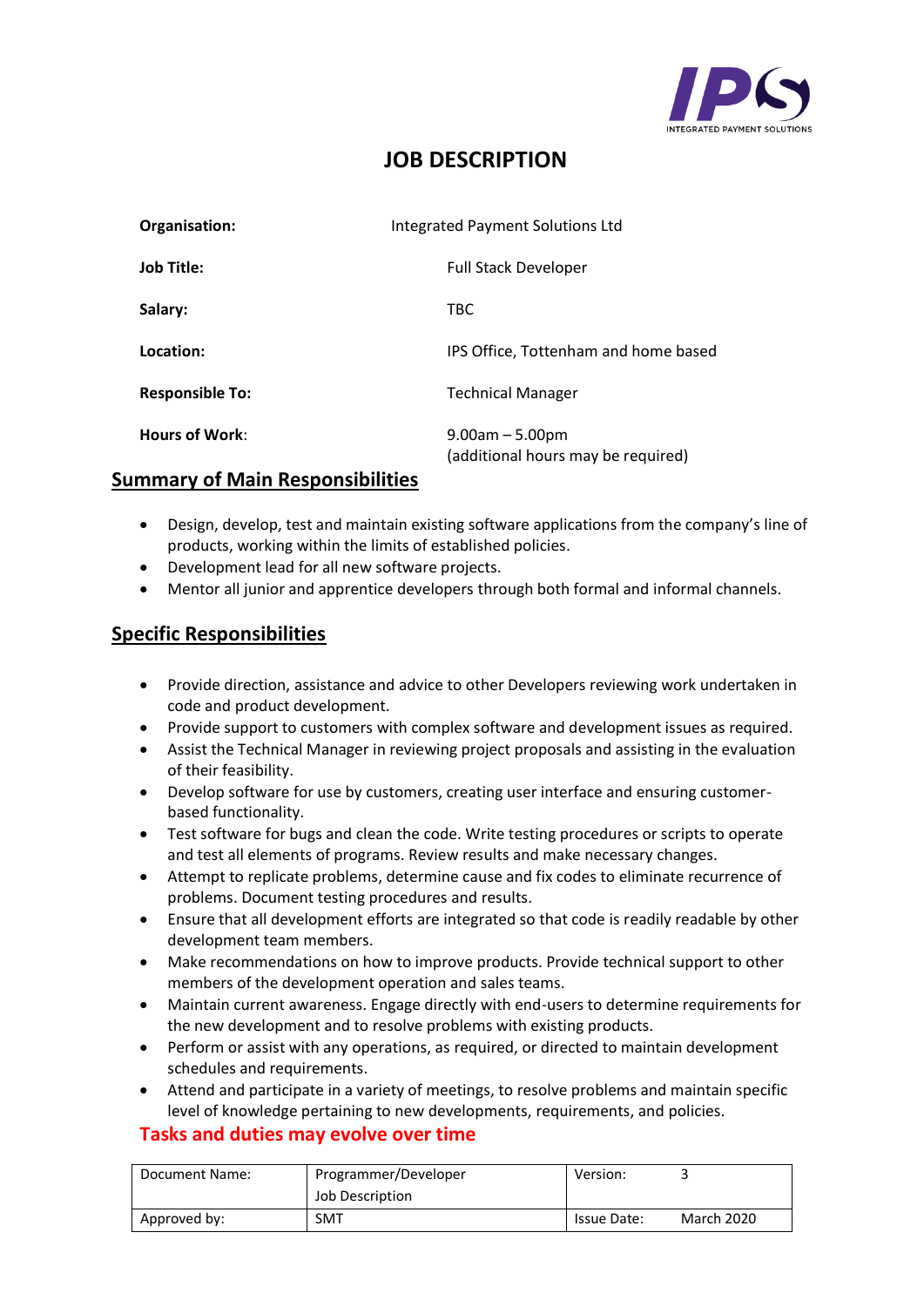

# **Person Specification**

| <b>Essential</b>                                                                                                                                                               | <b>Desirable</b>                                                                                  |  |  |
|--------------------------------------------------------------------------------------------------------------------------------------------------------------------------------|---------------------------------------------------------------------------------------------------|--|--|
| <b>Formal Qualifications</b>                                                                                                                                                   |                                                                                                   |  |  |
| Minimum of Level 4 certification in a programming<br>1.<br>language                                                                                                            | Experience of working in an educational setting<br>1.                                             |  |  |
| <b>Experience</b>                                                                                                                                                              |                                                                                                   |  |  |
| 3 years' experience of programming and<br>1.<br>developing (Full Stack Development, Agile<br>Development, SQL Server)                                                          | Website hosting experience.<br>1.                                                                 |  |  |
| <b>Skills and Abilities</b>                                                                                                                                                    |                                                                                                   |  |  |
| A wide understanding of the various programming<br>1.<br>languages including Java.<br>Excellent interpersonal skills including<br>2.                                           | Knowledge of IT software such as Access<br>1.<br>controls, cashless catering and ID card printing |  |  |
| confidentially and attention to detail.<br>Problem solving, fault finding and diagnostic skills<br>3.<br>Previous mentoring experience.<br>4.                                  |                                                                                                   |  |  |
| <b>Team working</b>                                                                                                                                                            |                                                                                                   |  |  |
|                                                                                                                                                                                |                                                                                                   |  |  |
| Creating an environment of teamwork to ensure<br>1.<br>that all products are delivered on time and<br>company goals are met                                                    |                                                                                                   |  |  |
| Other                                                                                                                                                                          |                                                                                                   |  |  |
| Able to work in a fast-paced environment.<br>1.<br>A "completer-finisher", meeting agreed objectives.<br>2.<br>Exhibit enthusiasm to inspire and motivate<br>3.<br>colleagues. | A full UK Driving License<br>1.                                                                   |  |  |
| Demonstrate a range of leadership styles together<br>4.<br>with effective teambuilding and development<br>skills.                                                              |                                                                                                   |  |  |
| Communicate effectively, presenting and sharing<br>5.                                                                                                                          |                                                                                                   |  |  |
| ideas and information with others.<br>Communicate with customers to identify their<br>6.                                                                                       |                                                                                                   |  |  |
| needs and evaluate alternative technical solutions.                                                                                                                            |                                                                                                   |  |  |
|                                                                                                                                                                                |                                                                                                   |  |  |

The IPS core values:

| Document Name: | Programmer/Developer | Version:    |            |
|----------------|----------------------|-------------|------------|
|                | Job Description      |             |            |
| Approved by:   | <b>SMT</b>           | Issue Date: | March 2020 |